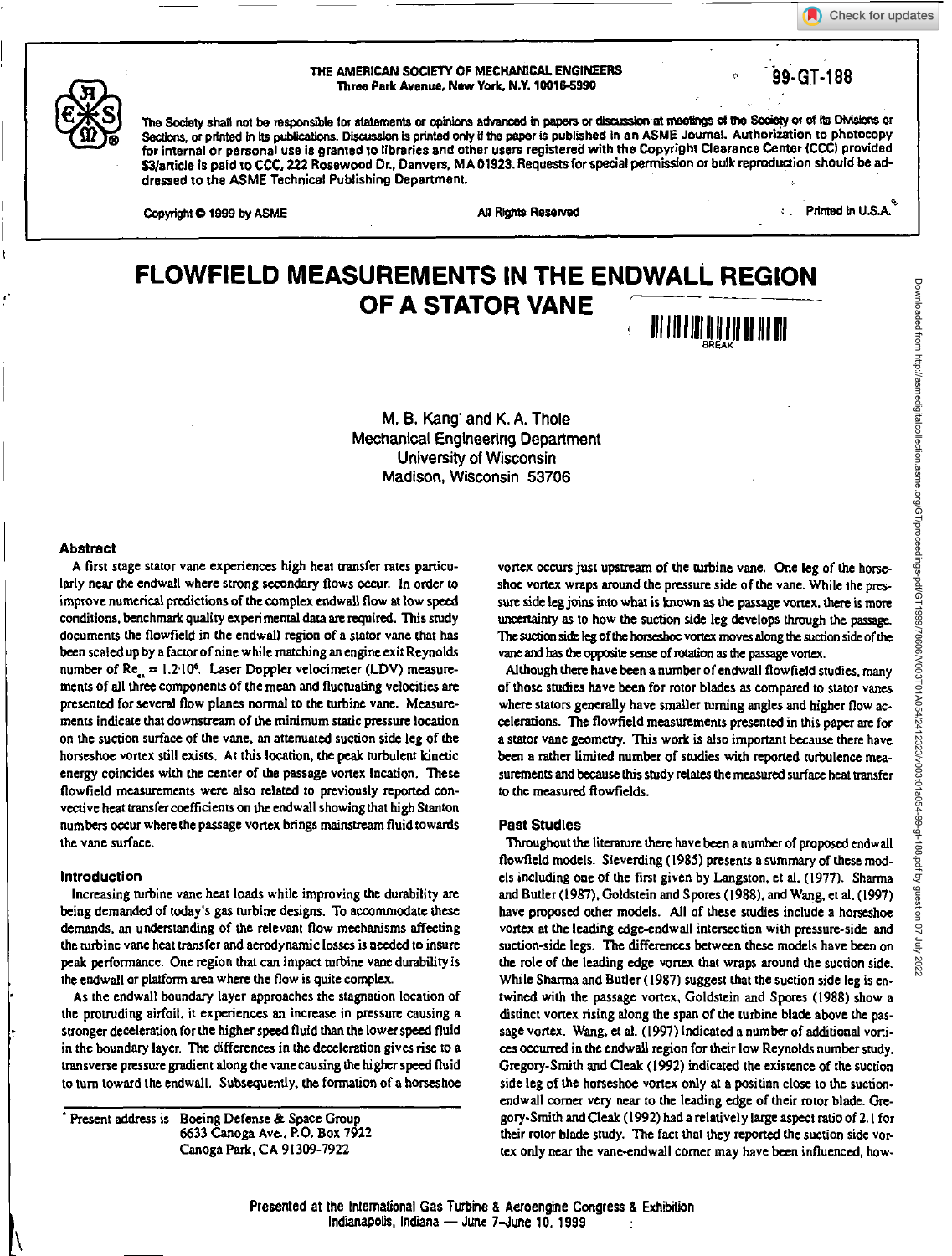ever, by the fact that they had a laminar separation bubble on the suction side of the rotor. Alternatively, Moore, et al. (1987), who had an aspect ratio of 1, reported fluid from the suction side leg of the horseshoe vortex had convected to the outside of the passage vortex away from the suction surface. Moore, et al. (1987), however, had placed a boundary layer trip on the blade itself which may have also influenced the endwall flow.

While several investigators have reported some turbulence measurements, for example Bailey (1980) and Moore, et al. (1987), the majority of these measurements have reported measurements at a location downstream of the passage exit. The most detailed turbulence field measurements inside the passage have been those reported by Gregory-Smith, et al. (1988) for a rotor blade endwall region. Gregory-Smith, et al. (1988) reported turbulence levels as high as 29% in the vortex core where these high turbulence levels were associated with large aerodynamic losses. In a later study, Gregory-Smith, et al. (1988) used a grid having an inlet turbulence level of 5% to remove the boundary layer separation on the blade. In this study they reported high turbulent Reynolds stresses in the vortex.

Boyle and Russell (1990) performed surface heat transfer experiments over a large Reynolds number range for a stator vane geometry. At low Reynolds numbers, they found that Stanton number contours closely followed the inviscid streamlines from the pressure side to the suction side **•** of the airfoil. At higher Reynolds numbers the surface heat transfer correlated closely with the freestream velocity and thereby appeared more similar to the static pressure contours. In relating information from the flow visualization to the heat transfer data. Gaugler and Russell (1984) combined two studies, their own and that of York, et al. (1984), for a *large* scale turbine vane in which they found the peak Stanton number to coincide with the region having the most intense vortex action.

Based on past studies there is a clear need to further investigate the heat transfer characteristics of the endwall of a modern day stator vane. Although there has been a link between flowfield visualization and surface heat transfer measurements, a link between measured secondary flows and measured heat transfer is still needed. In addition benchmark quality flowfield data, including both mean and turbulent velocities, are still needed for comparisons with computational predictions for a vane.

#### **Experimental Design and Measurements**

A stator vane, scaled up by a factor of nine, was placed in a wind tunnel facility for this study. The experiment was designed to have a large

|                                                                                                        | Nomenclature -                                                                                     |  |  |
|--------------------------------------------------------------------------------------------------------|----------------------------------------------------------------------------------------------------|--|--|
| C.                                                                                                     | $=$ true chord of stator vane                                                                      |  |  |
| $C_{\bf p}$                                                                                            | = pressure coefficient, $Cp = 1 - (P_{\text{air}} - p_x)/(0.5pU_x^2)$                              |  |  |
| H.                                                                                                     | $=$ shape factor $\delta'/\theta$                                                                  |  |  |
| $\mathbf{k}$                                                                                           | = turbulent kinetic energy, $k = 1/2$ ( $u_{\text{rms}}^2 + v_{\text{rms}}^2 + w_{\text{rms}}^2$ ) |  |  |
|                                                                                                        | $P_o$ , $p_i$ = total inlet and local static pressures                                             |  |  |
| P                                                                                                      | $=$ vane pitch                                                                                     |  |  |
| $Re_a$                                                                                                 | = Reynolds number defined as $Re_a = C U_a / v$                                                    |  |  |
| $Re_{\bullet}$                                                                                         | = Reynolds number defined as $Re_a = U_a \theta / v$                                               |  |  |
| s.                                                                                                     | = vane surface distance from flow stagnation                                                       |  |  |
| S.                                                                                                     | = span of stator vane                                                                              |  |  |
|                                                                                                        | $SKE =$ secondary kinetic energy                                                                   |  |  |
| St                                                                                                     | = Stanton number as $St = h / \rho Cp V$ .                                                         |  |  |
| U, u                                                                                                   | $=$ reference and local mean velocities, see Figure 2                                              |  |  |
| v.                                                                                                     | = projected velocity component, see Figure 1b                                                      |  |  |
| V, V                                                                                                   | $=$ reference and local mean velocities, see Figure 2                                              |  |  |
|                                                                                                        | = transformed mean normal velocity                                                                 |  |  |
|                                                                                                        | = transformed mean streamwise velocity                                                             |  |  |
| $\begin{array}{c} \mathsf{V}_\mathrm{n} \\ \mathsf{V}_\mathrm{s} \\ \mathsf{V}_\mathrm{x} \end{array}$ | = transformed mean spanwise velocity                                                               |  |  |
|                                                                                                        | $W, w =$ reference and local mean spanwise velocities, see Figure 2                                |  |  |

scaling factor to allow for good measurement resolution in an existing wind tunnel. The construction and the development of the scaled-up stator turbine vane and the test section have been previously documented by Kang, et al. (1998). The wind tunnel used in this study is recirculating with a corner test section, shown in Figure la. This test section contains a scaled-up central turbine vane with two adjacent vanes. The outside adjacent vane was constructed by attaching a leading edge to a plexiglass sidewall allowing for optical access. The placement of this flexible wall exactly matches that surface of an adjacent vane. At the point where an adjacent vane geometry stops, the flexible wall was positioned such that the central vane matched the two-dimensional, inviscid pressure distribution computationally predicted for periodic vanes at lowspeed conditions. Pressure measurements on the central vane were made to insure that the flexible wall and stagnation point were positioned correctly. For the data presented in this paper, flowfield measurements were taken at locations only upstream of where an actual adjacent vane would geometrically end for the passage.

The upstream side wall boundary layers were removed by adjustable bleeds while tailboards on the outer vanes insured that periodic flow occurred in both passages around the central airfoil (Radomsky and Thole, 1999). The flow was prevented in going from the pressure to the suction sides under the vane by applying a sealant at the base of the vane. A description of the turbine vane itself is given by Table I.

| Table 1. Geometrical and Flow Conditions for the Stator Vane |  |
|--------------------------------------------------------------|--|
|--------------------------------------------------------------|--|

| Scale factor                |            |
|-----------------------------|------------|
| Scaled-up true chord length | 59.4 cm    |
| Pitch / true chord          | 0.77       |
| Span / true chord           | 0.93       |
| Re <sub>a</sub>             | $1.2x10^6$ |
| Inlet and exit angles       | 0° and 78° |
| Approach length / chord     |            |

Inlet boundary layer measurements were made one chord upstream of the stator vane test section on the top and bottom endwalls (Wang, et a), 1998). The inlet boundary layer parameters are listed in Table 2. Note that the incident turbulence level upstream of the vane was 0.6%. The ratio of boundary layer thickness-to-span is  $\delta_{\omega}/S = 0.09$  for  $Re_{\epsilon} = 1.2 \times 10^6$ .

|                    | $X, x =$ reference and local streamwise coordinate, see Figure 2  |
|--------------------|-------------------------------------------------------------------|
|                    | $Y, y =$ reference and local normal coordinate, see Figure 2      |
|                    | $Z$ , $z =$ reference and local spanwise coordinate, see Figure 2 |
| Greek              |                                                                   |
| α                  | $=$ LDV tilt angle, see Figure 1b                                 |
| $\delta_{\rm{99}}$ | $=$ boundary layer thickness                                      |
| δ                  | $=$ displacement thickness                                        |
| θ                  | $=$ momentum thickness                                            |
| Φ                  | = pitch angle, $tan^{-1}(w/u)$                                    |
| p                  | $=$ density                                                       |
| ν                  | $=$ viscosity                                                     |
| Ψ                  | $=$ yaw angle, $tan^{-1}(v/u)$                                    |
| <b>Subscripts</b>  |                                                                   |
| 1.2                | $=$ spanwise and normal tilt angles for LDV                       |
|                    | $avg = average$                                                   |
|                    | in, $ex =$ inlet and exit                                         |
|                    | $meas = measured values$                                          |
| ms                 | $=$ mid-span values                                               |
| mns                | $=$ root mean square                                              |
|                    |                                                                   |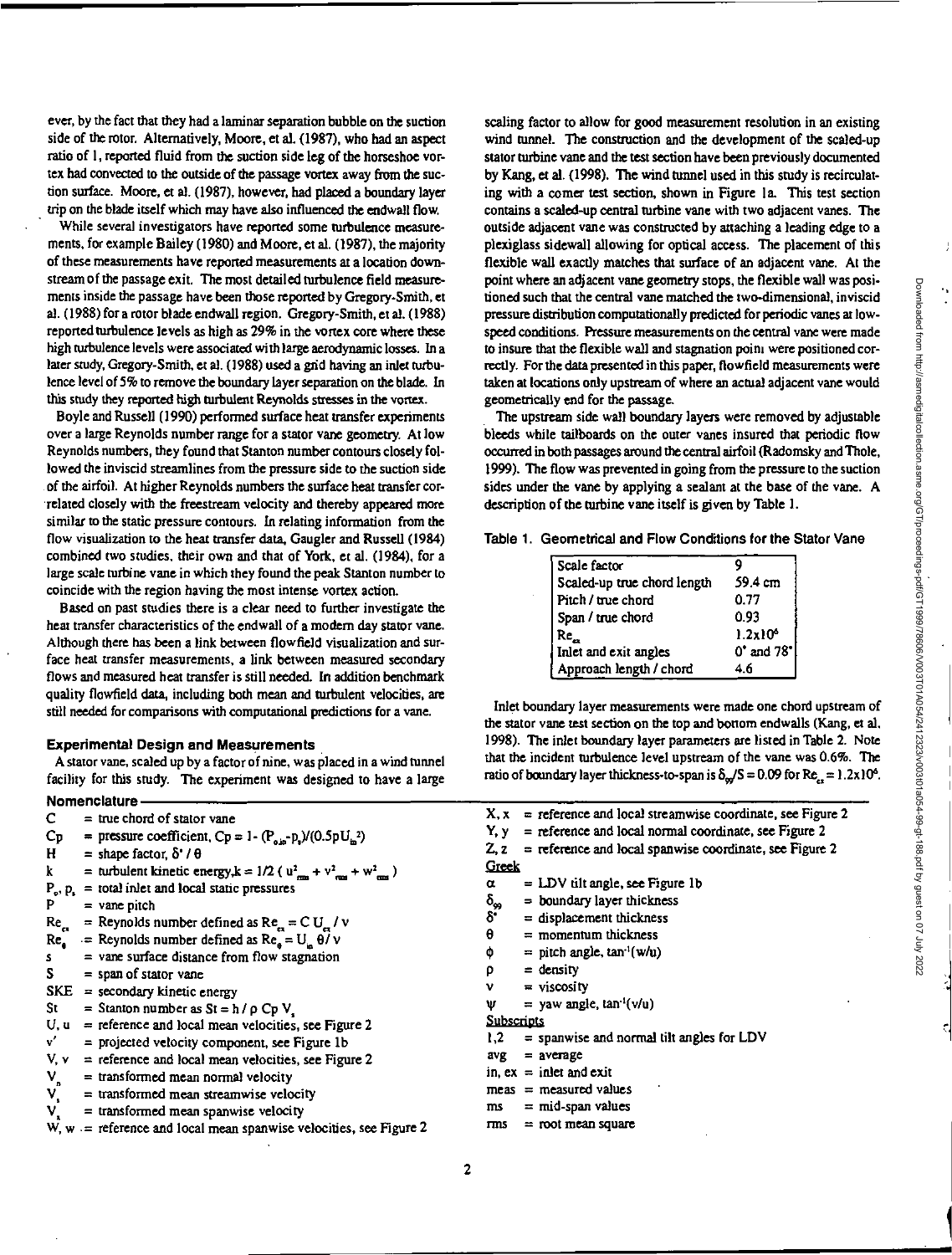

Downloaded from http://asmedigitalcollection.asme.org/GT/proceedings-pdf/GT1999/78606/V003T01A054/2412323/v003t01a054-99-gt-188.pdf by guest on 07 July 2022

Downloaded from http://asmedigitalcollection.asme.org/GTrproceedings-pdf/19781986/Y003101408908014032012020191<br>Downloaded from http://asmedigitalcollection.asme.org/GP709979987088709810910910910999801019991010910910101919



Figure 1a. Top view of the comer lest section.

Table 2. Boundary Layer Parameters One Chord Upstream

| $\delta_{\rm ee}$ (cm)                      | 5.0               |
|---------------------------------------------|-------------------|
| $\delta$ <sup><math>\cdot</math></sup> (cm) | 1.06              |
| $\theta$ (mm)                               | 7.1               |
| н                                           | 1.50              |
| Re,                                         | 3340              |
| U(m/s)                                      | 7.33              |
| $Re_a$                                      | $1.2 \times 10^6$ |

## Flowfield Measurements

The two-component back-scatter fiber optic LDV system used in this study consisted of a 5 W laser and a TSI model 9201 Colorburst beam separator. Velocity data was processed using a TS1 model IFA 755 Digital Burst Correlator controlled using the TS1 FIND software. Two different focusing lenses were used for these measurements. The 350 mm focusing lens without a beam expander was used to make measurements of the streamwise (u) and pitchwise (v) components through the top endwall. The spanwise component (w) was measured from the side using the 750 mm focusing lens with a beam expander, as indicated in Figure lb. The probe volume length and diameter for the 350 mm lens were 1.3 mm and 90 microns whereas the probe volume length and diameter for the 750 mm lens with the beam expander were 0.85 mm and 46 microns. For each component of velocity 10,000 data points were measured to compute mean and turbulence quantities. The LDV data were corrected for biasing using residence time weighting.

To allow measurements to be made close to the endwall-vane surface, the LDV fiber optic probe needed to be slightly tilted off of the vane spanwise axis by an angle of  $\alpha$ . For the pressure side planes, the probe needed to be tilted slightly off the axis normal to the vane surface by an angle of  $\alpha$ , to insure measurements along the pressure side of the vane were not blocked by the inside adjacent vane. Because of these tilts, the measured spanwise velocity component (w<sub>ness</sub>) needed to be corrected to get the true spanwise velocity component  $(w)$ . This correction was possible since the nue strearnwise and pitchwise velocity components (with respect to the vane surface) were also measured. The correction scheme that was applied is illustrated in Figure 1b and given by the following relation,

$$
w = [w_{max} \cos \alpha_1 - v' \sin \alpha_1]
$$
 (1)

where v' is the velocity component projected normal to the measurement plane calculated from the relation,

$$
v' = v \cos \alpha_2 + u \sin \alpha_2 \tag{2}
$$

The spanwise tilt for all of the planes was  $\alpha = 4.8^{\circ}$ . The normal axis



Figure 1b. Velocity correction scheme for the w-component.

tilt was  $\alpha_2 = 30^{\circ}$  and 17° for the PS-1 and PS-2 planes, respectively. There was no normal axis tilt for the suction side planes. The largest corrections occurred at the vane midspan due to the high streamwise velocity component, u. Near the wall the correction was much smaller.

Flowfields were measured for two pressure side planes (PS-1 and PS-2) and three suction side planes (55-1, SS-2, and 55-3) where those planes were orthogonal to the vane surface, as shown in Figure 2. Note that Kang, et al. (1998) previously presented flowfield results for the stagnation plane (STAG). The measured local velocity components (u, v, and w) are also shown in Figure 2. These velocities were then transformed into the streamwise, normal, and spanwise components  $(V_1, V_a,$  and  $V_i)$ as discussed later in the text.

# **Endwall Heat Transfer Measurements**

Previously reported heat transfer results will be used in this study to relate the secondary flows to the surface heat transfer. A full description of the heat transfer experiments and data is given by Kang, et al (1998) and will be briefly described here. The heat transfer results were ob-



Figure 2. Locations of the flowfield measurement planes.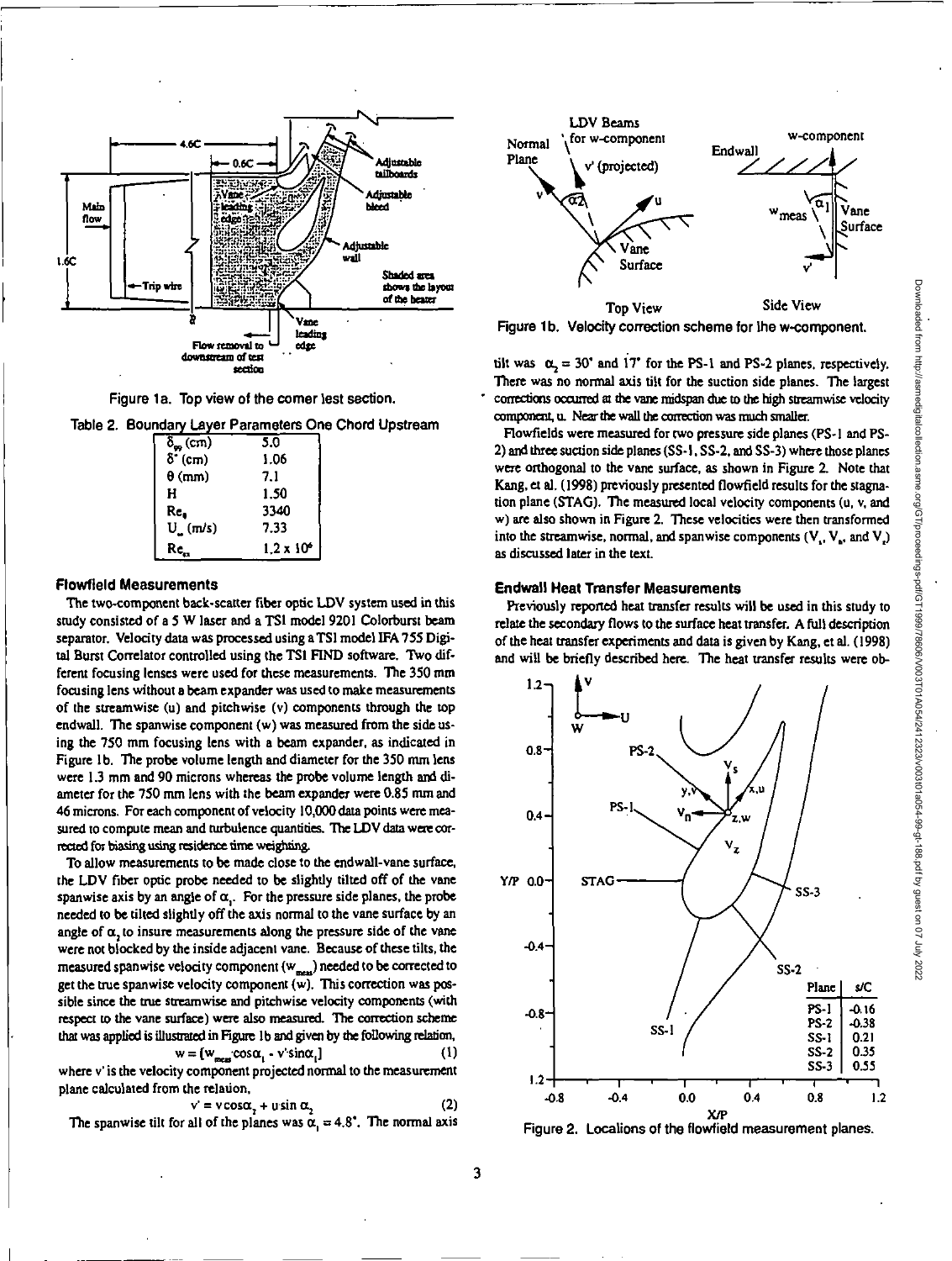(7)

tamed with a constant heat flux plate that was placed on the bottom endwall surrounding the Styrofoam stator vane. A calibrated infra-red camera (Inframetrics Model 760) was used to collect the surface temperature information from the constant heat flux plate on the bottom endwall. The input heat flux was corrected for radiation losses, which amounted to between 4-23 % of the input power, and conduction losses, which amounted to  $1.7-3.5$  % of the input power. No correction was necessary regarding heat losses from conduction to the turbine vane itself because the vane was constructed using Styrofoam. Using the measured temperatures and the remaining convective heat flux, the heat transfer coefficients were computed.

# **Uncertainty Estimates**

Uncertainties were calculated based on a95% confidence interval. The partial derivative and sequential perturbation methods, described by Moffat (1988), were used to estimate the uncertainties of the measured values. The estimates of uncertainties on each of the values presented in this paper are given in Table 3. Note that the uncertainty estimates were made for the near endwall region where the highest uncertainties arise. The uncertainty in the Stanton number was quoted for the lowest temperature difference measured which dominated the total uncertainty. The uncertainty for the normal velocity  $(V)$  was significantly higher than the other velocity components and primarily arose from the uncertainty in the flow angle at the midspan location. For  $V_n$ , both u and v velocity components contributed with neither dominating. In comparison for V., the term  $ucos\psi_m$  is quite large with the u-component dominating. While for V, the uncertainty was dictated by the uncertainty in the u-component, the uncertainty for  $V_a$  was dictated by the uncertainty in  $\psi_{ma}$ .

|  | Table 3. Uncertainty Estimates |  |
|--|--------------------------------|--|
|  |                                |  |

| Value      | Uncertainties                    |
|------------|----------------------------------|
| Sτ         | 4.5% for St = $3 \times 10^{-3}$ |
|            | $(\Delta T = 5^{\circ}C)$        |
|            | 1% near vane-endwall             |
|            | 7.5% near vane-endwall           |
|            | 1.5% near vane-endwall           |
| k          | 2.4% near vane-endwall           |
| <b>SKF</b> | 3.5% near vane-endwall           |
| Ŵ          | 1.5% near vane-endwall           |
|            | 1% near vane-endwall             |

# **Flowfield Analysis**

The primary interest of this study was to discern the horseshoe vortex legs and the passage vortex convecting through the turbine vane passage. The velocity vectors of these vortices, which will be referred to as the secondary flow vectors, were determined by transforming the measured local velocities (u, v, and w in Figure 2) into the mean flow direction based on that occurring at the midspan  $(V_1, V_n)$ , and  $V_2$ . For this transformation the inviscid turning angle was calculated based on the measured velocities at the vane midspan ( $u$  and  $v$ ) from the following relation:

$$
\Psi_{\mathbf{m}} = \tan^{-1}(v_{\mathbf{m}}/u_{\mathbf{m}}) \tag{3}
$$

The local transformed velocities were calculated using the following

$$
V_{\rm s} = u\cos\psi_{\rm ms} + v\sin\psi_{\rm ms} \tag{4}
$$

$$
V_{n} = -u \sin \psi_{n} + v \cos \psi_{n} \tag{5}
$$

$$
V = w \tag{6}
$$

The secondary flow vectors are plotted using the components normal to the mean flow direction  $(V, V)$ .

In addition to the transformed velocities, contours of the secondary kinetic energy, turbulent kinetic energy, pitch and yaw flow angles are also presented. The normalized secondary kinetic energy is calculated from the following relation

$$
SKE = (V_a^2 + V_z^2) / \frac{1}{S} \int_0^S U_{in}^2 dz
$$

Note that the denominator for the SKE is the inlet kinetic energy calculated across the entire span including the endwall boundary layers. The turbulent kinetic energy (k) and the pitch  $(\phi)$  and yaw  $(\psi)$  flow angles were calculated using the relations given in the nomenclature.

#### **Results**

The results presented in this paper are for several planes orthogonal to the scaled-up turbine vane on the suction and pressure side. Prior to making measurements of the flowfield along the endwall pressure and suction surfaces, measurements were made at the vane mid-span to compare with those predicted. These measurements were made to insure that the flowrates in each of the two passages were matched and good inlet conditions were achieved. The prediction was made using the twodimensional, inviscid solver RAMPANT (Fluent, 1996). The computational domain included one passage with periodic boundary conditions.

Figure 3a shows a comparison of the measured static pressure distribution and the predicted static pressure distribution from the two-dimensional, inviscid, low speed calculation. Figure 3b compares the velocity components for the inside and outside vane passages as compared with that predicted by RAMPANT for a measurement location at the vane geometric stagnation location. These measurements indicate good periodic flow conditions on the inside and outside passages around the central turbine vane.

Figure 4a and 4b compare the measured and predicted streamwise velocities and flow angles for each of the flow planes measured at the vane midspan. Note that  $y/P = 0$  is always measured normal and outward from the vane surface. Again, the measured values are compared with that predicted using RAMPANT. These results indicate good agreement between that predicted and measured. Across the pressure side planes there is a fairly uniform streamwise velocity while, as expected, there is a large variation across the suction side planes. The flow angles show large turning for the first locations on the pressure and suction sides. Further downstream, the flow angles are such that the flow is parallel with the surface on the suction side.

## Pressure Side Flowfield

Figure 5a shows contours of the mean streamwise velocity (V.) superimposed on the secondary flow vectors for the PS-1 plane for an exit Reynolds number of  $Re_{z} = 1.2x10^6$ . Note that the velocity components are normalized by the upstream inlet velocity and the vector scale above the plot shows a unit vector. The location  $y/P = 0$  is where the surface of the pressure side of the vane is located. At this location, only the passage vortex is detected which means that the pressure side leg of the horseshoe vortex has already merged with the passage vortex. As expected from past studies, the passage vortex is turning in the clockwise direction. The center of the vortex is located off the vane at  $y/P = 0.125$ at a spanwise position of  $z/S = 0.04$ , which is slightly below the edge of the boundary layer. It is clear that the vortex has skewed the streamwise velocity contours such that high speed fluid has been brought down close to the endwall at the location where there is a downward vortex motion.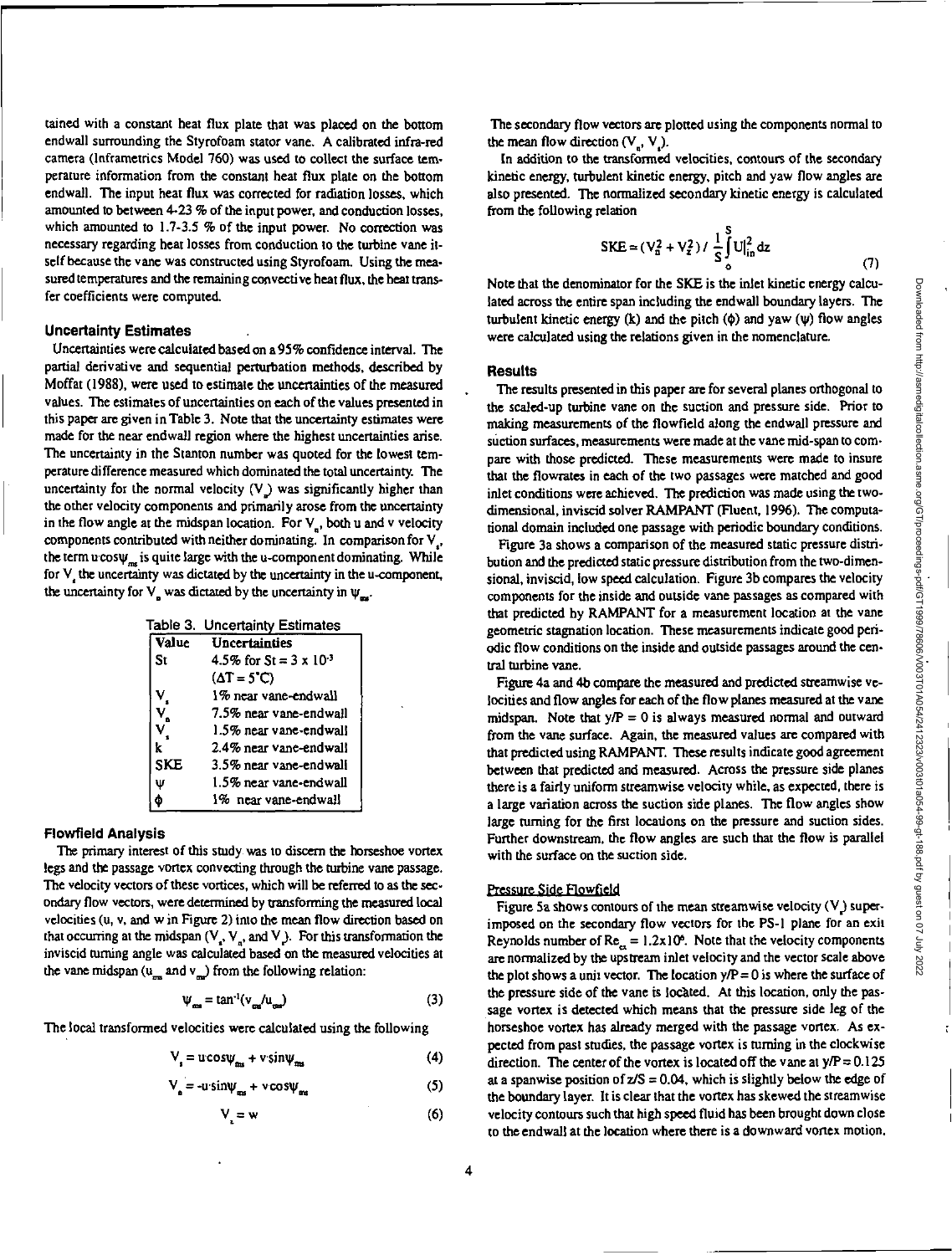



Figure 3b. Velocity measurements for inside and outside passages around the central vane compared with CFD.

Previously Kang, et al. (1998) presented surface streakline visualization on the endwall showing that the separation line for PS-I occurred at y/P  $= 0.15$  which coincides with the slight positive w-component measured on the outside of the vortex. Mainstream fluid is being pulled down by the vortex towards the endwall at a spanwise position as high as  $2/S -$ 0.22. Contours of the secondary kinetic energy (Eq. 7) normalized by the inlet kinetic energy are shown in Figure 5b. Contours of the secondary kinetic energy show that the peak value occurs near the endwall surface at a pitch location corresponding to the center of the vortex.

Figure 6a-6d presents the turbulent velocity fluctuations at PS-1 of all three velocity components along with the combined fluctuations in terms of a turbulent kinetic energy. The peak streamwise velocity fluctuation (u<sub>rm</sub>) is significantly lower than the other fluctuating velocities with the peak for the spanwise velocity fluctuation  $(w_{max})$  being the highest. These trends in the relative levels of the streamwise and spanwise velocity fluctuations are the sarne for all of the other flow planes that have been measured. as well as consistent with the measurements presented by Gregory-Smith and Cleak (1992). The peak rms levels for PS-1 all occur at a pitch position that corresponds to the center of the vortex but are at a spanwise position nearer to the endwall at  $z/S = 0.03$ . The peak in turbulent kinetic energy level also occurs at the same pitch position, but slightly closer to the endwall than the center of the vortex. In converting the turbulent kinetic energy to a turbulence intensity, the peak corresponds to a turbulence intensity of 26% based on the inlet velocity. The  $k/U_{1}^2$ contours are somewhat asymmetrical in that closest to the pressure side



Figure 4a,b. Comparison of measured and predicted (a)  $V/U$ and (b)  $\Psi_{\text{max}}$  at the vane midspan.

vane surface the contours are wrapped under while away from the vane surface the contours indicate little spanwise gradient.

The yaw angle contours shown in Figures 7a for PS-1 are levels where the midspan value have been subtracted off for that given pitch location ( $\psi$ -  $\psi$ <sub>m</sub>). The  $\psi$ <sub>m</sub> values used for each given pitch location were taken from Figure 4b. The pitch flow angle ( $\phi$ ) at the midspan location was zero. The yaw contour levels for PS-1 are large positive values near the endwall surface indicating that close to the endwall the boundary layer fluid is turning much less than at the midspan location. The lower velocity boundary layer fluid does not react to the upcoming vane surface and has a tendency to continue flowing in the same direction as at the inlet. Above the vortex center, which is located near the edge of the boundary layer, the contour levels are negative indicating the flow is turning slightly more than at the midspan location. These negative values occur because of the streamwise vorticity that the flow experiences as it progresses through the passage. Clearly, the flow in the endwall region is quite skewed. The pitch flow angles, shown in Figure 7b, indicate very strong negative values near the endwall-vane comer on the downward side of the vortex leg. The magnitude of the pitch angles on the upward side of the vortex leg indicate that there is only a slight upward curling of the vortex. The cross-pitch pressure gradient drives the flow along the endwall from the pressure surface to the suction surface.

Figure 8a shows the secondary velocity vectors superimposed with the streamwise velocity contours for PS-2. The center of the vortex is located at approximately the same position off the vane and endwall as it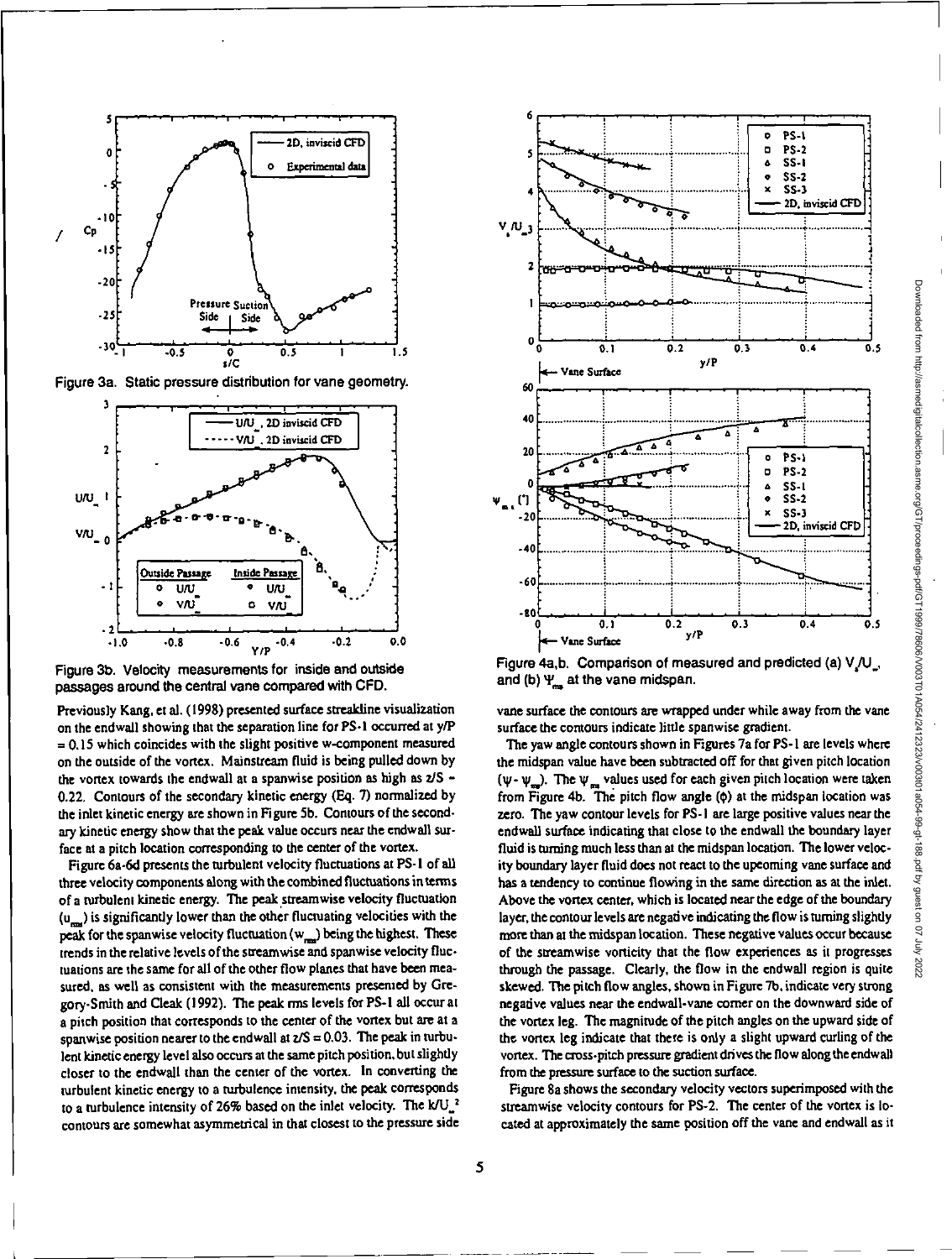

Figure 5a, b. Measurements of (a)Vs/U\_ and secondary velocity vectors and (b)secondary kinetic energy contours for PS-1.

was for PS-1 at  $y/P = 0.125$  and  $z/S = 0.04$ . The size of the vortex, however, at this location is much larger. Mainstream fluid is being pulled down along the pressure surface towards the endwall starting at a spanwise position of  $z/S = 0.275$ , which is higher than occurred for PS-1. At this location the flow has accelerated such that the streamwise velocity component is as much as 1.9 times faster than the inlet velocity. It is clear that again the vortex has caused some skewing of the streamwise velocity profiles near the endwall at  $z/S = 0.05$ . The turbulent kinetic energy contours for PS-2, given in Figure 8b, are quite similar to those for PS-1 with the only difference being a slightly larger peak region for PS-1. The peak level corresponds to the same pitch position ( $y/P = 0.12$ ) as the center of the vortex, but slightly closer to the endwall  $(2/S = 0.03$  for k/  $U_n^2$  and  $z/S = 0.05$  for the center of the vortex).

# Suction Side Flowfield

Three planes normal to the vane were measured along the suction side of the vane. Figure 9a shows the secondary velocity vectors superim-



Figure 6a,b,c,d. Normalized contours of measured (a)  $u_{mg}/U_{m}$  (b)  $v_{mg}/U_{m}$ (c)  $w_{\text{max}}/U_{\text{max}}$ , and (d)  $k/U_{\text{max}}^2$  for the PS-1 plane.



i<sup>ty</sup> Figure7a,b. Contours of measured (a) yaw (ψ-ψ<sub>ma</sub>) and (b)pitch(φ) angles for the PS-1 plane.

posed on the streamwise velocity contours for SS-1. Note  $y/P = 0$  now represents the suction surface of the vane. The secondary velocity vectors show both the suction side leg of the horseshoe vortex and the passage vortex from the neighboring vane with the two vortices having opposite rotation directions. The suction leg of the horseshoe vortex is located very close to the vane surface with the center being at  $y/P = 0.05$ . At this location, the mainstream flow has already been highly accelerated. The streamwise velocity contours near the endwall have been skewed due to the passage vortex. Close to the vane-endwall corner, the streamwise velocity contours show no variation indicating that the endwall boundary layer is very thin. The suction side leg of the vortex has only a slight effect on the streamwise velocity component near the vane-endwall corner.

The turbulent kinetic energy contours for SS-1, shown in Figure 9b, indicate two distinct contour regions for the suction side leg of the horseshoe vortex and the passage vortex. The primary difference in the turbulent kinetic energy levels are that the suction side leg of the horseshoe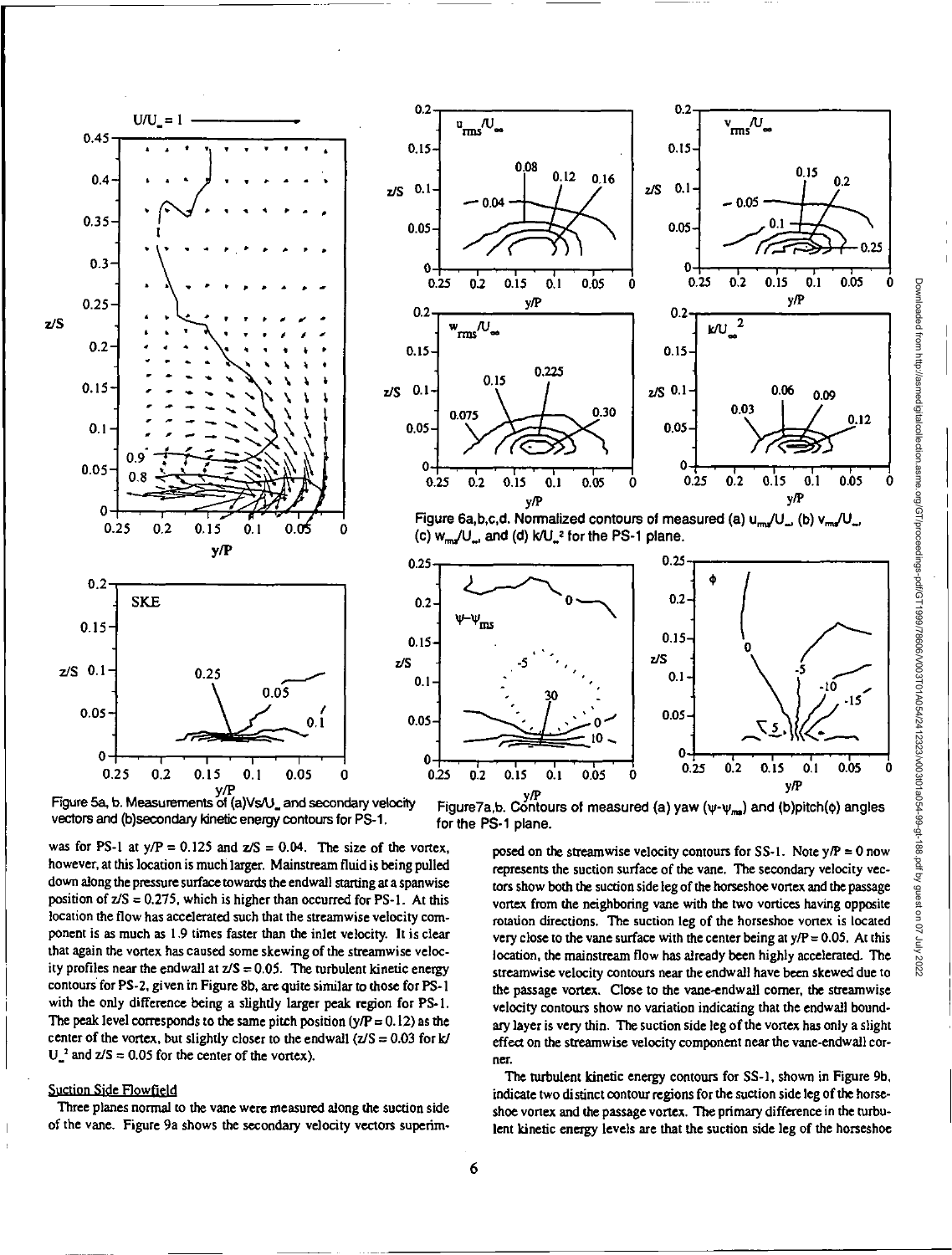

Figure 8a, b. Measurements of (a)Vs/U\_ contours and secondary velocity vectors and (b)turbulent kinetic energy contours for PS-2.

vortex has higher levels as compared with the passage vortex. The suction side leg of the horseshoe vortex covers a much smaller region of the endwall relative to the passage vortex. The region between the two contour levels has very low turbulence levels, The turbulent kinetic energy levels of the passage vortex shown for 88-1 are very similar to the levels that occurred for PS-I.

The secondary flow vectors and streamwise velocity contours for SS-2 are shown in Figure 10a while the turbulent kinetic energy contours are given in Figure 10b. The measurement plane SS-2 is at a surface distance from the stagnation position along the suction surface at  $s/C = 0.4$ which is still in the acceleration region and just slightly before the minimum static pressure on the vane surface. At this location the suction side leg of the vortex still exists with the size of the suction leg vortex being much smaller than the passage vortex. The passage vortex has moved significantly closer to the vane surface as compared with SS-1. The streamwise velocity contours show that at this location the velocity has accelerated to between 3 and 4 times the inlet velocity. The stream of the value strike of the size of the suction of the size of the suction leg vortex<br>
being much smaller than the passage vortex. The passage vortex has<br>
moved significantly closer to the vane surface as compar

The turbulent kinetic energy contours for 55-2 in Figure 10b still show ping. The one difference between these two high turbulence regions is Figure 9a, b. Measurements of (a)Vs/U\_ contours and secondary '<br>that the peak turbulence region for the passage vortex is somewhat fur-velocity vectors that the peak turbulence region for the passage vortex is somewhat fur-

ther off the endwall than for the suction side vortex. The turbulent kinetic energy contours also show similar contour levels for the two vortex regions with the peaks occurring at the vortex centers. The passage vortex is slightly higher off the endwall than the suction side vortex.

The measurement plane SS-3 is at a surface distance from the stagnation location of  $s/C = 0.56$ , which is approximately the position where the minimum static pressure on the vane occurs. At this location, Figure I la shows that the passage vortex is quite strong and affecting the mean streamwise velocity components. A suction side leg of the horseshoe vortex very near to the vane surface is still evident, but is very small for the 85-3 plane. The center of the passage vortex is located at a pitch distance even closer to the vane surface at  $y/P = 0.12$  as compared with the SS-2 where the passage vortex center is located at  $y/P = 0.14$ . The center of the passage vortex is also located slightly higher in the span direction for 55-3 as compared with 552. It is clear from the measurements shown in 58-3 that the suction side leg of the horseshoe vortex is being attenuated by the passage vortex at the vane-endwall junction. At this location, the measurements do not agree with the model proposed by Goldstein and Spores (1988) who suggested that the suction leg remains distinct rising along the span of the turbine blade above the passage vortex beginning downstream of the boundary layer separation line.



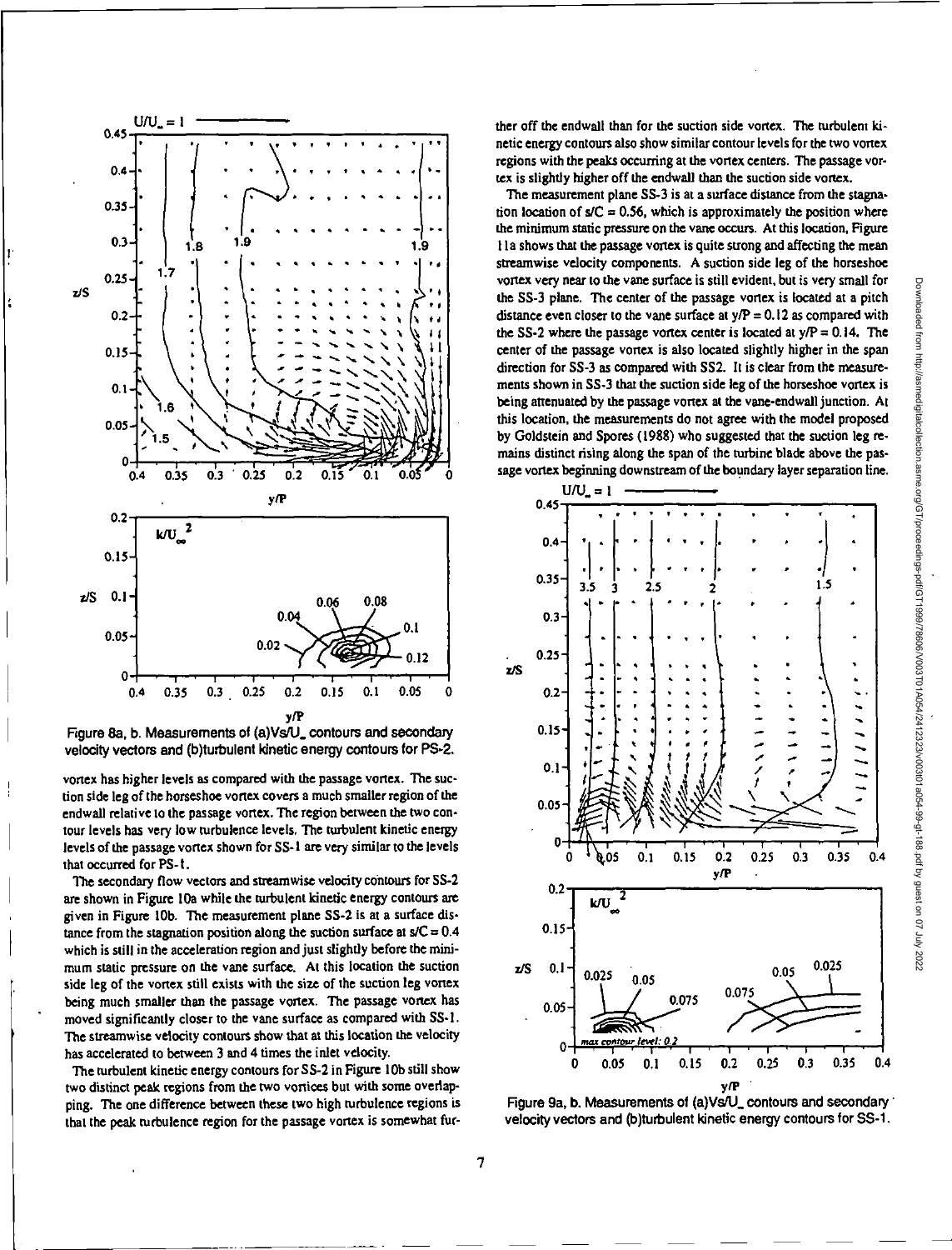ť

The SS-3 plane, shown in Figure 11a, is downstream of the separation line. It should be pointed out, however, that Goldstein and Spores results were for a rotor blade.

The peak turbulent kinetic energy level for 55-3, shown in Figure 1lb, is much higher than any of the other flow plane locations. Mother difference for this plane is that the peak turbulent kinetic energy level is at a pitch and span position that correspond to the center of the vortex. This is distinctly different from the other planes in that peak level has typically occurred at a spanwise position just below the center of the vortex. The presence of the highly turbulent fluid being further off the endwall is due to the lift induced by the passage vortex.

Contours of the secondary kinetic energy (Eq. 7), which has been normalized by the inlet kinetic energy, for 55-3 are shown in Figure 11c. Compared with PS-1, the secondary *kinetic energy* levels are much higher. Mother large difference between PS-1 and 55-3 are that for 55-3 the peak level occurs much off the endwall surface at  $z/S = 0.05$ . The yaw angles relative to that at the midspan for 55-3 indicate much smaller values as compared with PS-I. While there are higher negative pitch values for PS-1, there are much higher positive pitch angles for 55-3, shown in Figure I Id,. The higher positive pitch values for SS-3 indicate that the passage vortex is lifting off the endwall surface. This has been previously reported through endwall visualization studies indicated by the ink climbing onto the suction surface.

# Convective Heat Transfer Coefficients for Measured Flowfield Planes

The local heat transfer coefficients on the endwall for each of the flow plane locations were obtained from the previously reported Stanton number contours by Kang, et al. (1998). Note that the Stanton numbers presented by Kang, et al. used the upstream inlet velocity for scaling the local heat transfer coefficients. The Stanton numbers shown in Figure 12 for each of the flow planes are based on the local streamwise velocity (V) at the vane midspan. By using the local midspan streamwise velocity as the normalizing scale, the effect of the secondary flows on the surface heat transfer can be addressed. The farthest y/P location where the Stanton numbers are plotted in Figure 12 corresponds to the last measurement location in that flow plane.

For both the stagnation region and the pressure side of the vane, the highest Stanton number values occur nearest to the vane surface. These peak values occur where the secondary flows are bringing the high speed mainstream fluid down towards the endwall thereby thinning the boundary layer. Where the secondary flow is turning upward, the Stanton numbers remain relatively constant. Further away from the vane surface at PS-2, the Stanton numbers again increase at  $y/P = 0.3$ . This increase occurs due to the influence of the horseshoe vortex from the adjacent vane. Although V has increased for PS-2 and has been taken into account, the flow condition on the pressure side significantly decreased St for P5-2 relative to PS-1.

For the suction side, moving away from the vane there is first a slight increase in the Stanton number, between  $y/P = 0.03$  and 0.05, due to the downward motion of the suction side leg vortex. This increase is then followed by a decrease with the minimum Stanton number occurring near where the suction side leg of the horseshoe vortex and passage vortex meet. Beyond this point, where the passage vortex is turning upward, there is a rapid increase in the Stanton number. This increase is caused by the upward turning of the passage vortex. Progressing from SS-1 to SS-2, there is a *decrease* in the overall Stanton number levels. The Stanton numbers for SS-2 and SS-3 are the same close to the vane with only slight differences further away from the vane. Surface heat transfer measurements on the vane midspan indicate that the transition to turbulent flow occurs near the SS-3 vane position (Radomsky and Thole, 1998).



Figure 10a, b. Measurements of (a)Vs/U\_ contours and secondary velocity vectors and (b)turbulent kinetic energy contours for SS-2.



Figure 11a, b. Measurements of (a)Vs/U\_ contours and secondary velocity vectors and (b)turbulent kinetic energy contours for SS-3.